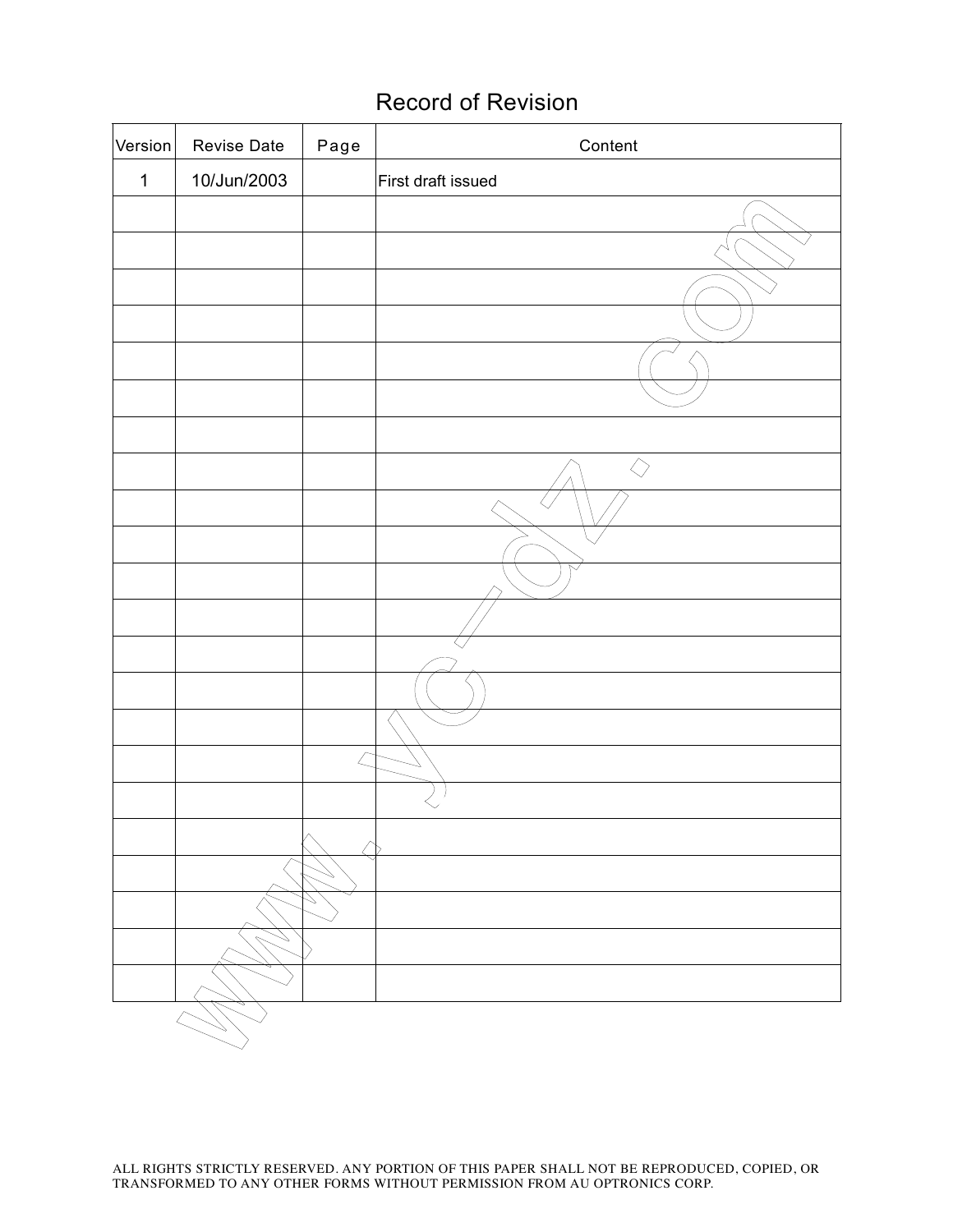| tronic<br>בוי |
|---------------|

 : 413-212-089 Version : 1 Page : 1/19

# **Contents:**

|                                                                                                                                                                                                                                                                                                                                                   | P <sub>3</sub> |
|---------------------------------------------------------------------------------------------------------------------------------------------------------------------------------------------------------------------------------------------------------------------------------------------------------------------------------------------------|----------------|
|                                                                                                                                                                                                                                                                                                                                                   | ₽À             |
|                                                                                                                                                                                                                                                                                                                                                   | P <sub>4</sub> |
|                                                                                                                                                                                                                                                                                                                                                   | P <sub>4</sub> |
|                                                                                                                                                                                                                                                                                                                                                   | P <sub>5</sub> |
|                                                                                                                                                                                                                                                                                                                                                   | P <sub>5</sub> |
| 3. Electrical characteristics                                                                                                                                                                                                                                                                                                                     | P <sub>6</sub> |
| .                                                                                                                                                                                                                                                                                                                                                 | P <sub>6</sub> |
| $\sqrt{2}$                                                                                                                                                                                                                                                                                                                                        | P <sub>6</sub> |
| c. Backlight driving conditions/./                                                                                                                                                                                                                                                                                                                | P <sub>6</sub> |
|                                                                                                                                                                                                                                                                                                                                                   | P7             |
| a. Timing conditions                                                                                                                                                                                                                                                                                                                              | P <sub>7</sub> |
| b. Timing diagram. $\ldots$ , $\ldots$ , $\ldots$ , $\ldots$ , $\ldots$ , $\ldots$ , $\ldots$ , $\ldots$ , $\ldots$ , $\ldots$ , $\ldots$ , $\ldots$ , $\ldots$ , $\ldots$ , $\ldots$ , $\ldots$ , $\ldots$ , $\ldots$ , $\ldots$ , $\ldots$ , $\ldots$ , $\ldots$ , $\ldots$ , $\ldots$ , $\ldots$ , $\ldots$ , $\ldots$ , $\ldots$ , $\ldots$ , | P <sub>7</sub> |
|                                                                                                                                                                                                                                                                                                                                                   | P8             |
| D. Reliability test items. And the continuum of the contract of the contract of the contract of the contract of the contract of the contract of the contract of the contract of the contract of the contract of the contract o                                                                                                                    | <b>P10</b>     |
| <b>E.</b> Packing form                                                                                                                                                                                                                                                                                                                            | P11            |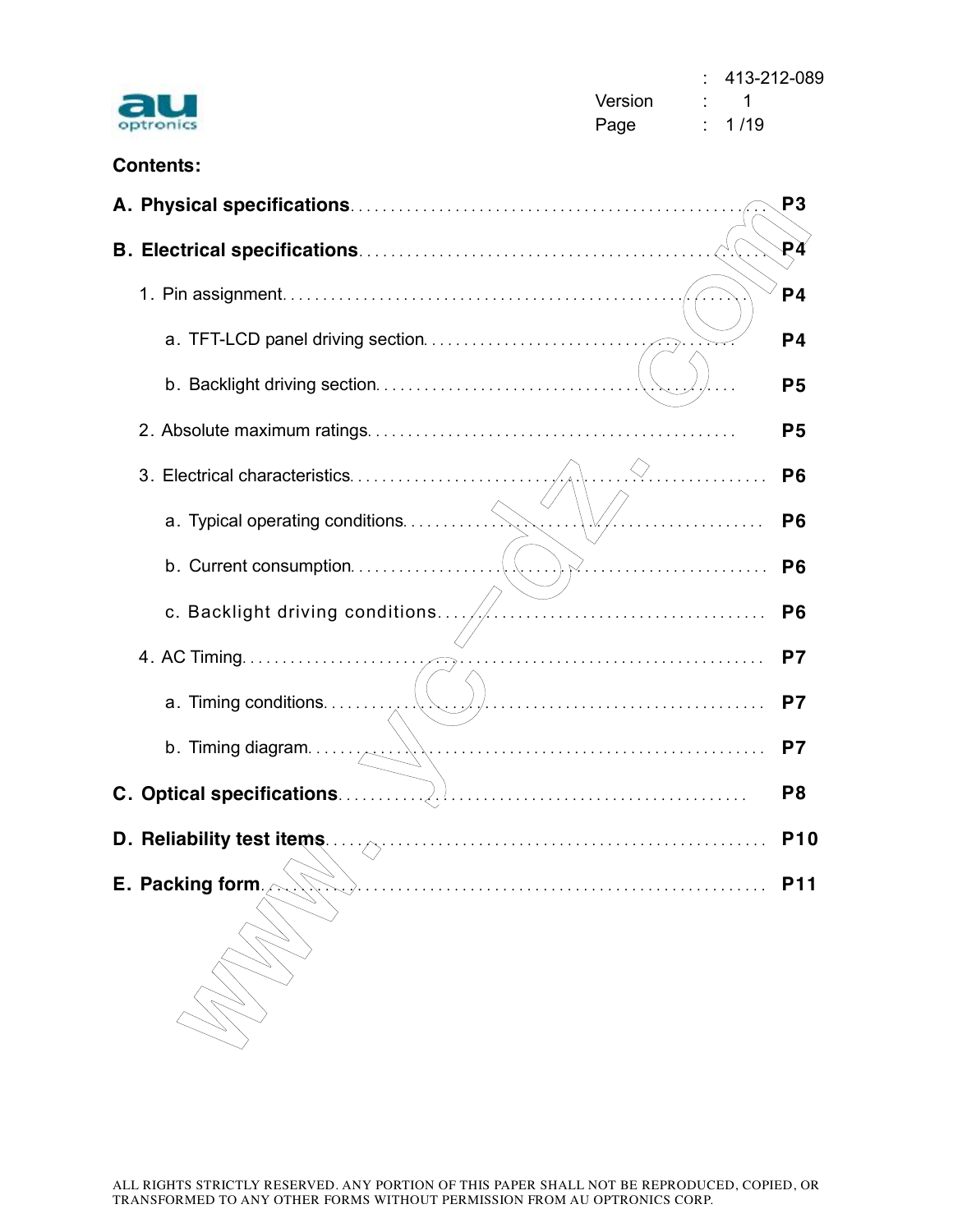| optroni<br>. . |  |
|----------------|--|

 : 413-212-089 Version : 1 Page : 2/19

## **Appendix:**

| <b>Appendix:</b> |                 |
|------------------|-----------------|
|                  |                 |
|                  |                 |
|                  |                 |
|                  | <b>P15</b>      |
|                  | P <sub>16</sub> |
|                  | <b>P17</b>      |
|                  | P <sub>18</sub> |
|                  | P <sub>19</sub> |

yc-dz.

w. Williams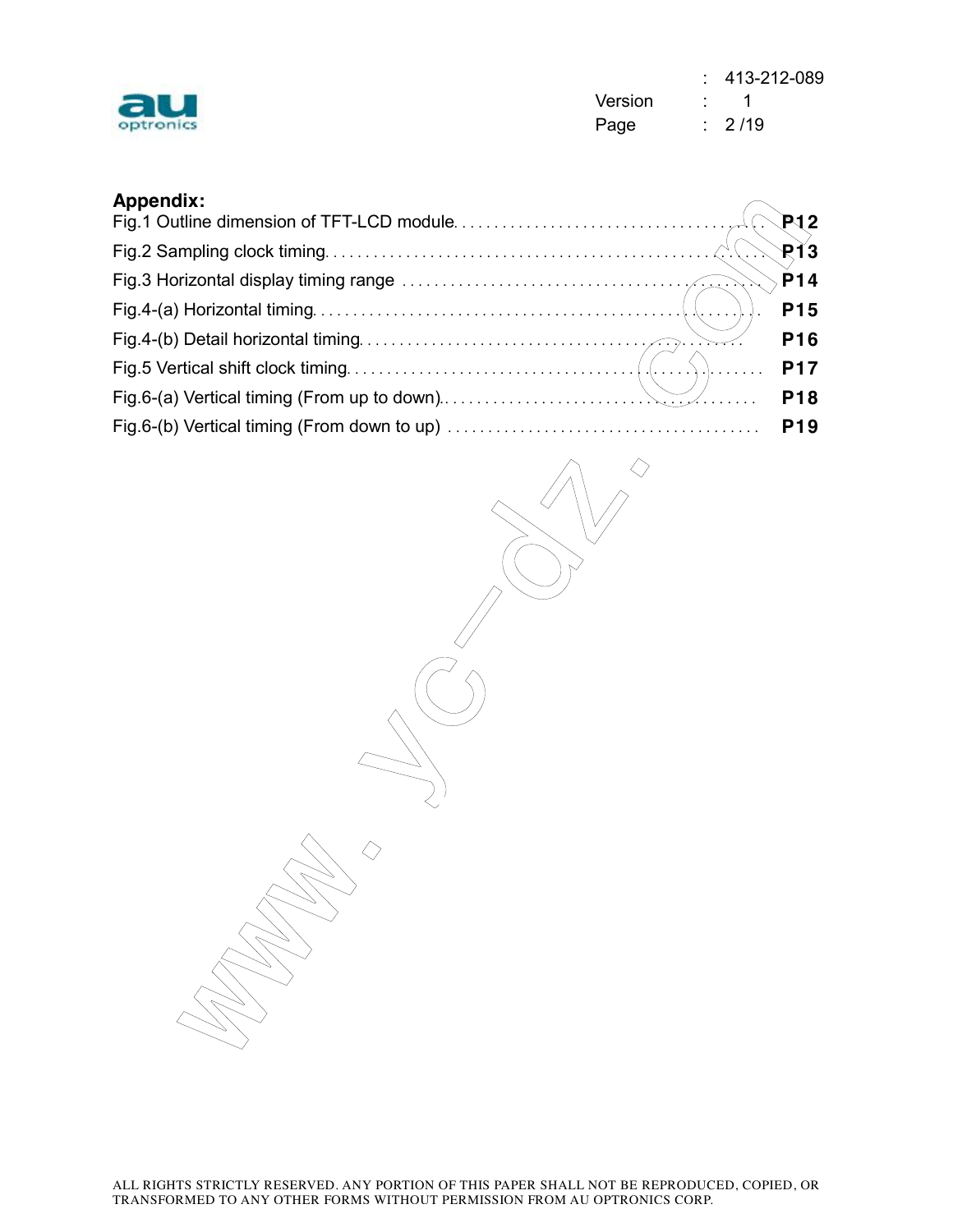

| NO.                     | Item                     | <b>Specification</b>       | Remark |
|-------------------------|--------------------------|----------------------------|--------|
| 1                       | Display resolution (dot) | 480(W)×234(H)              |        |
| $\overline{2}$          | Active area (mm)         | 49.2(W)x38.142(H)          |        |
| 3                       | Screen size (inch)       | 2.45(Diagonal)             |        |
| $\overline{\mathbf{4}}$ | Dot pitch (mm)           | $0.1025(W)\times 0.163(H)$ |        |
| 5                       | Color configuration      | R. G. B. delta             |        |
| 6                       | Overall dimension (mm)   | 59.9(W)×50.4(H)×4.2(D)     | Note 1 |
| $\overline{7}$          | Weight (g)               | <b>TBD</b>                 |        |
|                         |                          |                            |        |
|                         |                          |                            |        |

w. Williams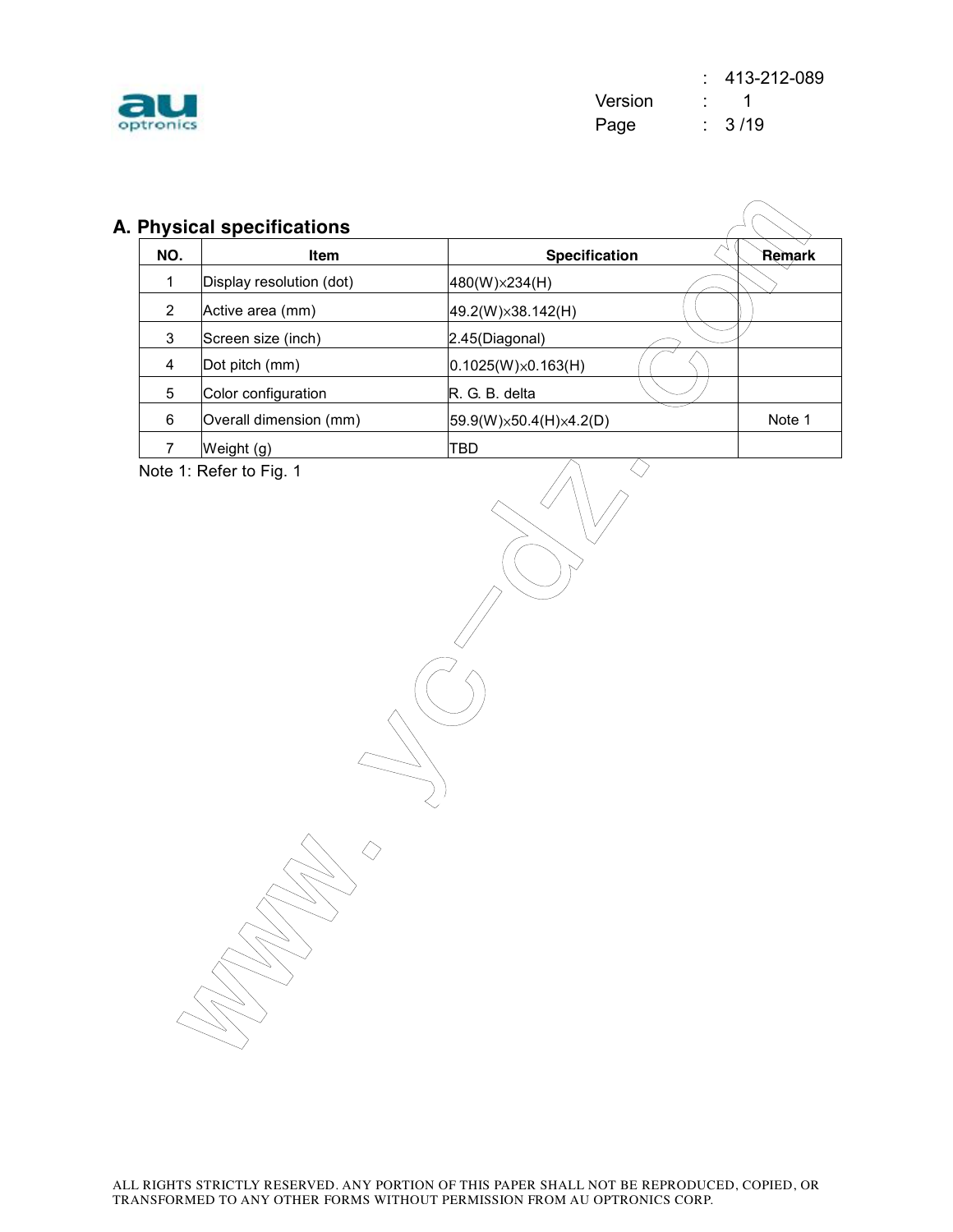

|                 |                   | <b>B. Electrical specifications</b> |             |                                                         |                           |        |  |  |  |
|-----------------|-------------------|-------------------------------------|-------------|---------------------------------------------------------|---------------------------|--------|--|--|--|
| Pin No.         | Symbol            | I/O                                 | Description |                                                         |                           | Remark |  |  |  |
| 01              | <b>GND</b>        |                                     |             | Ground for logic circuit                                |                           |        |  |  |  |
| 02              | <b>VCC</b>        |                                     |             | Supply voltage of logic control circuit for scan driver |                           |        |  |  |  |
| 03              | VGL               | I                                   |             | Negative power for scan driver                          |                           |        |  |  |  |
| $\overline{04}$ | <b>VGH</b>        | I                                   |             | Positive power for scan driver                          |                           |        |  |  |  |
| $\overline{05}$ | <b>STVR</b>       | I/O                                 |             | Vertical start pulse                                    |                           |        |  |  |  |
| 06              | <b>STVL</b>       | I/O                                 |             | Vertical start pulse                                    |                           |        |  |  |  |
| $\overline{07}$ | <b>CKV</b>        | I                                   |             | Shift clock input for scan driver                       |                           |        |  |  |  |
| 08              | U/D               | I                                   |             | Up/Down scan control input                              |                           |        |  |  |  |
| 09              | <b>OEV</b>        | I                                   |             | Output enable input for scan driver                     |                           |        |  |  |  |
| 10              | <b>VCOM</b>       | $\bf I$                             |             | Common electrode driving signal                         |                           |        |  |  |  |
| $\overline{11}$ | <b>VCOM</b>       | I                                   |             | Common electrode driving signal                         |                           |        |  |  |  |
| $\overline{12}$ | GLED <sub>1</sub> |                                     |             | LED module 1 Cathode                                    |                           |        |  |  |  |
| $\overline{13}$ | VLED1             |                                     |             | LED module 1 Anode                                      |                           |        |  |  |  |
| 14              | VLED <sub>2</sub> |                                     |             | LED module 2 Anode                                      |                           |        |  |  |  |
| 15              | GLED <sub>2</sub> |                                     |             | LED module 2 Cathode                                    |                           |        |  |  |  |
| 16              | L/R               | $\bf{l}$                            |             | Left/Right scan control <i>input</i>                    |                           |        |  |  |  |
| 17              | Q1H               | $\bf I$                             |             | Analog signal rotate input                              |                           |        |  |  |  |
| 18              | <b>OEH</b>        | $\mathbf I$                         |             | Output enable input for data driver                     |                           |        |  |  |  |
| 19              | <b>STHL</b>       | I/O                                 |             | Start pulse for horizontal scan line                    |                           |        |  |  |  |
| 20              | <b>STHR</b>       | $1/O$                               |             | Start pulse for <i>horizontal</i> scan line             |                           |        |  |  |  |
| 21              | CPH <sub>3</sub>  | $\bf I$                             |             | Sampling and shifting clock pulse for data driver       |                           |        |  |  |  |
| 22              | CPH <sub>2</sub>  | $\rm I$                             |             | Sampling and shifting clock pulse for data driver       |                           |        |  |  |  |
| 23              | CPH <sub>1</sub>  | $\overline{I}$                      |             | Sampling and shifting clock pulse for data driver       |                           |        |  |  |  |
| 24              | <b>DVDD</b>       |                                     |             | Supply voltage of logic control for data driver         |                           |        |  |  |  |
| $\overline{25}$ | <b>DVSS</b>       |                                     |             | Ground for logic)circuit                                |                           |        |  |  |  |
| 26              | VA                | I                                   |             | Alternated video signal input (Red)                     |                           |        |  |  |  |
| 27              | <b>VB</b>         | $\bf I$                             |             | Alternated video signal input (Green)                   |                           |        |  |  |  |
| 28              | <b>VC</b>         | I                                   |             | Alternated video signal input (Blue)                    |                           |        |  |  |  |
| 29              | <b>AVDD</b>       |                                     |             | Supply voltage for analog circuit                       |                           |        |  |  |  |
| 30              | <b>AVSS</b>       |                                     |             | Ground for analog circuit                               |                           |        |  |  |  |
|                 | 1. Pin assignment | a. TFT-LCD-panel driving section    |             |                                                         |                           |        |  |  |  |
|                 | Note 1            |                                     |             | Selection of scanning mode                              |                           |        |  |  |  |
|                 |                   | Setting of scan                     |             | <b>IN/OUT state</b>                                     |                           |        |  |  |  |
|                 |                   | control input                       |             | For start pulse                                         | <b>Scanning direction</b> |        |  |  |  |

### Note 1 Selection of scanning mode

| Setting of scan<br>control input |              |             |             | <b>IN/OUT state</b><br>For start pulse | <b>Scanning direction</b> |                                             |
|----------------------------------|--------------|-------------|-------------|----------------------------------------|---------------------------|---------------------------------------------|
| U/D                              | L/R          | <b>STVR</b> | <b>STVL</b> | <b>STHR</b>                            | <b>STHL</b>               |                                             |
| <b>GND</b>                       | $\rm V_{CC}$ | OUT         | ΙN          | OUT                                    | IN                        | From up to down, and<br>from left to right. |
| $\mathsf{V}_{\mathsf{CC}}$       | <b>GND</b>   | ΙN          | OUT         | IN                                     | <b>OUT</b>                | From down to up, and<br>from right to left. |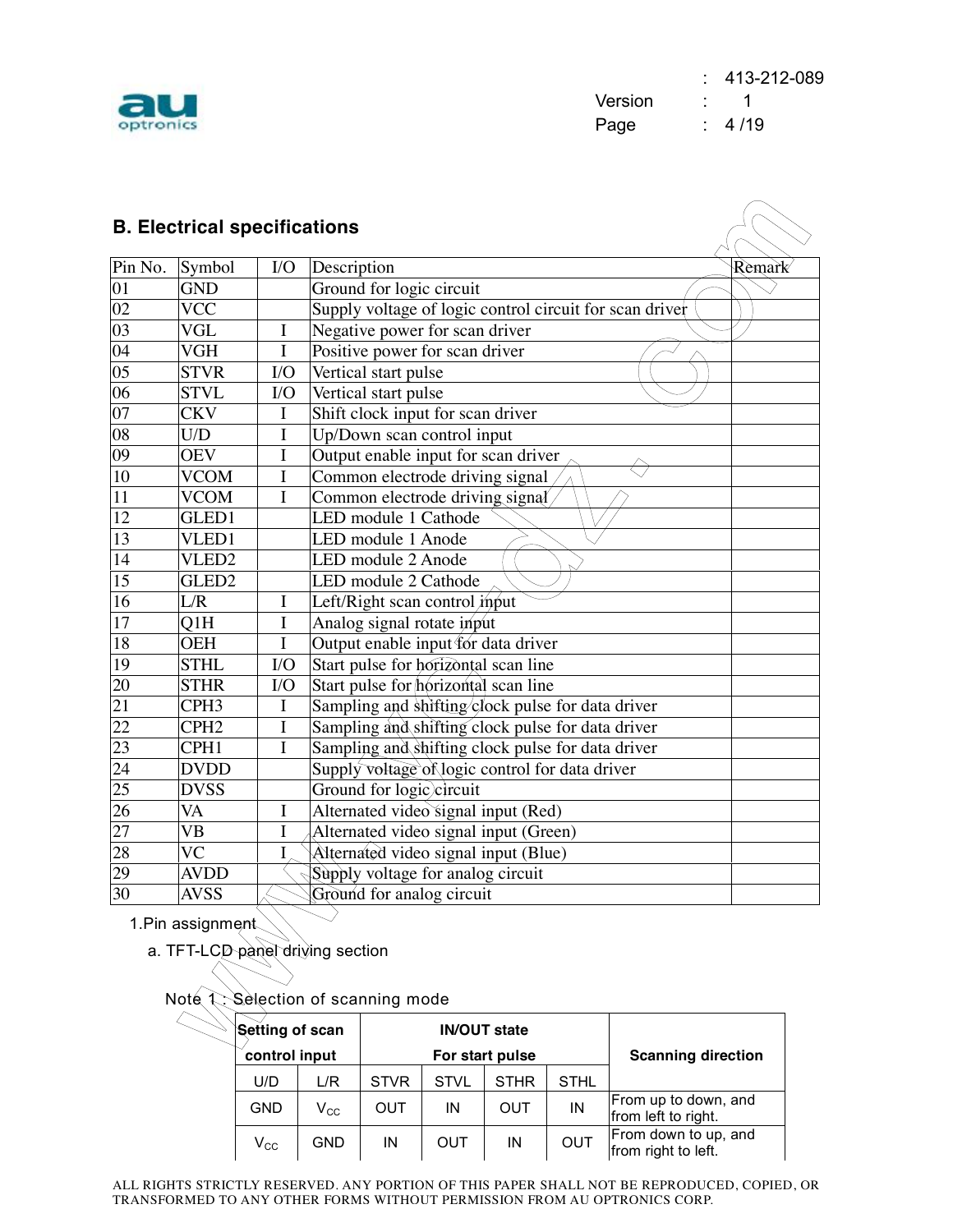

Note 2

 : 413-212-089 Version : 1 Page : 5/19

| <b>GND</b>                                                                                  | <b>GND</b>   | <b>OUT</b> | IN         | IN   | OUT |      | From up to down, and<br>from right to left.  |         |  |  |  |  |
|---------------------------------------------------------------------------------------------|--------------|------------|------------|------|-----|------|----------------------------------------------|---------|--|--|--|--|
| $V_{\rm CC}$                                                                                | $V_{\rm CC}$ | IN         | <b>OUT</b> | OUT  | IN  |      | From down to up, and-<br>from left to right. |         |  |  |  |  |
| IN: Input; OUT: Output.                                                                     |              |            |            |      |     |      |                                              |         |  |  |  |  |
| : Definition of scanning direction.                                                         |              |            |            |      |     |      |                                              |         |  |  |  |  |
| Refer to figure as below:                                                                   |              |            |            |      |     |      |                                              |         |  |  |  |  |
|                                                                                             |              |            |            |      |     |      |                                              |         |  |  |  |  |
|                                                                                             | Up           |            |            |      |     |      |                                              |         |  |  |  |  |
| Left<br>Right<br>au<br>Down<br>30<br>1                                                      |              |            |            |      |     |      |                                              |         |  |  |  |  |
| ng conditions(Refer to Fig.1)                                                               |              |            |            |      |     |      |                                              |         |  |  |  |  |
| rameter                                                                                     |              | Symbol     | Min,       | Typ. |     | Max. | Unit                                         | Remar   |  |  |  |  |
| current                                                                                     |              |            |            | 20   |     |      | mA                                           |         |  |  |  |  |
| voltage                                                                                     |              | $V_L$      |            | (15) |     |      | V                                            |         |  |  |  |  |
| Life Time                                                                                   |              | Lμ         | (10000)    |      |     |      | Hr                                           | Note 1, |  |  |  |  |
| $a. = 25^{\circ}$ , $I_L = 20mA$<br>Irightness to be decreased to 50% of the initial value. |              |            |            |      |     |      |                                              |         |  |  |  |  |
|                                                                                             |              |            |            |      |     |      |                                              |         |  |  |  |  |
|                                                                                             |              |            |            |      |     |      |                                              |         |  |  |  |  |

b. LED drivir

| <b>Parameter</b>     | Symbol | Min.   | Typ. | Max. | Unit | Remark     |
|----------------------|--------|--------|------|------|------|------------|
| <b>LED</b> current   |        |        | 20   |      | mA   |            |
| LED voltage          | $V_L$  |        | (15) |      |      |            |
| <b>LED Life Time</b> | LL.    | 80000Y |      |      | Hr   | Note $1,2$ |

Note 1 : Ta. = 25℃, IL *= 20mA* 

Note 2 : Brightness to be decreased to 50% of the initial value.

### 2. Absolute maximum ratings

| <b>Item</b>              | Symbol                                                                          | ∕-Condition   | Min.     | Max.                 | Unit | <b>Remark</b>       |
|--------------------------|---------------------------------------------------------------------------------|---------------|----------|----------------------|------|---------------------|
|                          | $\mathcal{N}^{CC}$                                                              | $GND=0$       | $-0.3$   |                      | V    |                     |
|                          | <b>AVAD</b>                                                                     | $AV_{SS} = 0$ | $-0.3$   | 7                    | V    |                     |
| Power voltage            | $V_{\mathcal{G}^{\mathsf{H}}}$                                                  | $GND=0$       | $-0.3$   | 18                   | V    |                     |
|                          | $\mathsf{V}_{\mathsf{GL}}$                                                      |               | $-18$    | 0.3                  | V    |                     |
|                          | $\mathsf{V}_{\mathsf{G}\mathsf{H}}\mathsf{S} \mathsf{V}_{\mathsf{G}\mathsf{L}}$ |               |          | 36                   | V    |                     |
|                          | $V_i$                                                                           |               | $-0.3$   | $AVDD+0.3$           | V    | Note 1              |
| Input signal<br>voltage  | V,                                                                              |               | $-0.3$   | $V_{\text{CC}}$ +0.3 | v    | Note 2              |
|                          | <b>VCOM</b>                                                                     |               | $-2.9$   | 5.2                  | V    |                     |
| Operating<br>temperature | Topa                                                                            |               | $\Omega$ | 60                   | °C   | Ambient temperature |
| Storage<br>temperature   | Tstg                                                                            |               | $-25$    | 80                   | °C   | Ambient temperature |

Note 1: VR, VG, VB

Note 2: STHL, STHR, Q1H,OEH,L/R,CPH1~CPH3, STVR, STVL,OEV,CKV,U/D.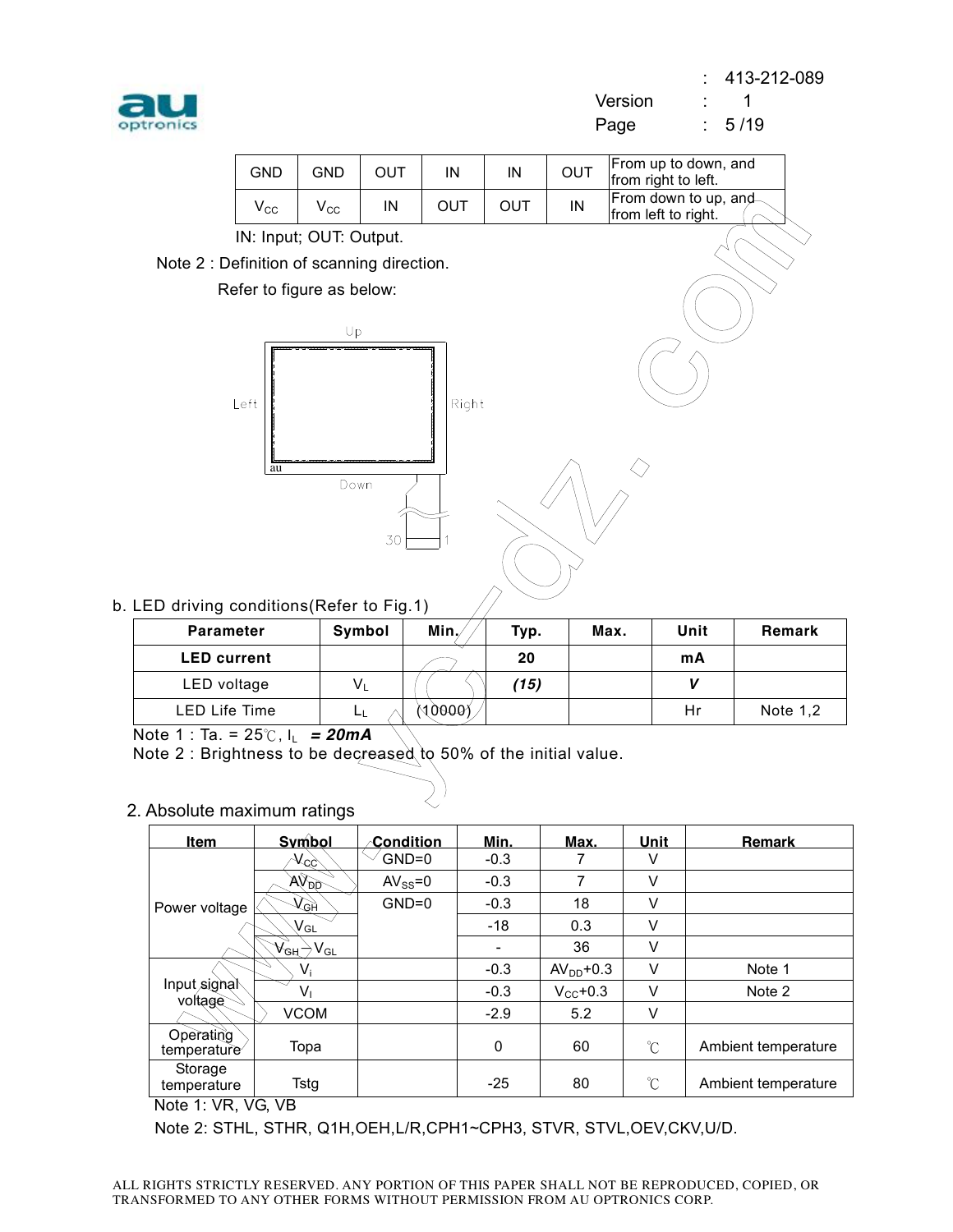

 : 413-212-089 Version : 1 Page : 6/19

### 3. Electrical characteristics

a. Typical operating conditions (GND=AVss=0V)

| ypical operating conditions (GND-AVSS-0V) |         |                                              |                |                          |                |                   |                                      |  |  |  |
|-------------------------------------------|---------|----------------------------------------------|----------------|--------------------------|----------------|-------------------|--------------------------------------|--|--|--|
| <b>Item</b>                               |         | Symbol                                       | Min.           | Typ.                     | Max.           | Unit              | <b>Remark</b>                        |  |  |  |
|                                           |         | $V_{\rm CC}$                                 | 3              | 5                        | 5.2            | V                 |                                      |  |  |  |
|                                           |         | $AV_{DD}$                                    | 4.5            | 5                        | 5.2            | V                 |                                      |  |  |  |
|                                           |         | $V_{GH}$                                     | 14.3           | 15                       | 15.7           | V                 |                                      |  |  |  |
| Power supply                              |         | $V_{GLAC}$                                   | 3.5            | 5                        | 7.5            | $Vp-p$            | $AC$ component of $V_{GL}$<br>Note 1 |  |  |  |
|                                           |         | $\mathsf{V}_{\mathsf{GL}\text{-}\mathsf{H}}$ | $-10$          | $-9.5$                   | -9             | V/                | $\hat{R}$ High level of $V_{GL}$     |  |  |  |
| Video signal                              |         | $V_{iA}$                                     | $AV_{SS}$ +0.4 | $\overline{\phantom{a}}$ | $AVDD-0.4$     | $\Lambda$         | Note 2                               |  |  |  |
| Amplitude                                 |         | $V_{iAC}$                                    |                | 3                        |                | V                 | AC component                         |  |  |  |
| (VR, VG, VB)                              |         | $V_{\text{IDC}}$                             | -              | AV <sub>DD</sub> /2      |                | V                 | DC component                         |  |  |  |
|                                           |         | $V_{CAC}$                                    | 3.5            | 5                        | 7⁄5\           | $Vp\rightarrow P$ | AC component, Note 3                 |  |  |  |
| <b>VCOM</b>                               |         | $V_{CDC}$                                    | 0.95           | 1.1                      | 1/25           |                   | DC component                         |  |  |  |
| Input                                     | H Level | V <sub>IH</sub>                              | $0.8$ $V_{CC}$ |                          | $V_{\rm CC}$   | V                 | Note 4                               |  |  |  |
| Signal<br>voltage                         | L Level | VIL                                          | 0              |                          | $0.2\sqrt{cc}$ | V                 |                                      |  |  |  |

### b. Current consumption (GND=AVss=0V)

|                                                                                                                                                                                                                           |         | $V_{CAC}$       | 3.5                       | 5    | 7⁄5               | $Vp\rightarrow P$ |            | AC component, Note 3 |  |
|---------------------------------------------------------------------------------------------------------------------------------------------------------------------------------------------------------------------------|---------|-----------------|---------------------------|------|-------------------|-------------------|------------|----------------------|--|
| <b>VCOM</b>                                                                                                                                                                                                               |         | $V_{CDC}$       | 0.95                      | 1.1  | 1/25              |                   |            | DC component         |  |
| Input<br>Signal                                                                                                                                                                                                           | H Level | V <sub>IH</sub> | $0.8$ $V_{CC}$            |      | V<br>$V_{\rm CC}$ |                   |            | Note 4               |  |
| voltage                                                                                                                                                                                                                   | L Level | $V_{\parallel}$ | 0                         |      | $2V_{cc}$         | $\vee$            |            |                      |  |
| Note 1: The same phase and amplitude with dommon eléctrode driving signal(VCOM).<br>Note 2: Refer to Fig.4-(a)<br>Note 3: The brightness of LCD panel could be adjusted by the adjustment of the AC<br>component of VCOM. |         |                 |                           |      |                   |                   |            |                      |  |
| //vote 4: STHL,STHR,Q1H,OEH,L/R,CPH́1⁄~CPH3,STVR,STVL,OEV,CKV,U<br>Note 5: Be sure to apply GND, $V_{CC}$ , $V_{Gb}$ to the LCD first, and then apply $V_{GH}$ .<br>Current consumption (GND=AVss‡QV)                     |         |                 |                           |      |                   |                   |            |                      |  |
| <b>Parameter</b>                                                                                                                                                                                                          |         | Symbol          | Condition                 | Min. | Typ.              | Max.              | Unit       | <b>Remark</b>        |  |
|                                                                                                                                                                                                                           |         | $I_{GH}$        | V <sub>GH</sub> =15V      |      | 50                | 100               | $\mu$ A    |                      |  |
| Current                                                                                                                                                                                                                   |         | l <sub>GL</sub> | ∀ <sub>G⊵++</sub> =-ੇਂ10V |      | $-0.3$            | $-0.6$            | mA         |                      |  |
| for<br>driver                                                                                                                                                                                                             |         | $I_{\rm CC}$    | $V_{\text{CC}} = 5V$      |      | 1.5               | 4                 | <b>m</b> A |                      |  |
|                                                                                                                                                                                                                           |         | $I_{DD}$        | $AVDD=5V$                 |      | 5                 | 10                | <b>MA</b>  |                      |  |

### c. Backlight driving conditions`

| Parameter                                                                                                                                                                                                           | Symbol         | Min.    | Typ. | Max. | Unit  | <b>Remark</b> |
|---------------------------------------------------------------------------------------------------------------------------------------------------------------------------------------------------------------------|----------------|---------|------|------|-------|---------------|
| LED current                                                                                                                                                                                                         | IL.            |         | (20) |      | mArms |               |
| voltage<br>FŊ                                                                                                                                                                                                       | V <sub>L</sub> |         | 15   |      | Vrms  | Note 1        |
| <b>Backlight Life</b>                                                                                                                                                                                               |                | (10000) |      |      | Hr    | Note 1, 2     |
| te 1: $\pi a \neq 25^\circ C, 1$ = 20mA<br>The voltage (VL)is dependent on customer design for serial or parallel<br>consideration of 4 LEDs.<br>Note $2$ . Brightness to be decreased to 50% of the initial value. |                |         |      |      |       |               |

Note 1 :<sub></sub> ⁄Fa. = 25℃, I<sub>L</sub> = 20mA

### 4. AC Timing

a. Timing conditions

|   | Parameter                                                             | $\cdots$                  | Min.    | _<br>VD.       | Max.         | . .<br>' Init. |                  |  |
|---|-----------------------------------------------------------------------|---------------------------|---------|----------------|--------------|----------------|------------------|--|
| . | / E 1<br>A N'<br>PIC.<br>DEC<br>$\sim$ $\mu$ D $\sim$<br>. . <i>.</i> | <b>DODT</b><br>'IANI<br>◝ | DΛ<br>. | . DE D<br>VЦ Л | ÐЕ.<br>NIATI | <b>DEDD</b>    | ∩D<br>ADIEF<br>. |  |

ALL RIGHTS STRICTLY RESERVED. ANY PORTION OF THIS PAPER SHALL NOT BE REPRODUCED, COPIED, OR TRANSFORMED TO ANY OTHER FORMS WITHOUT PERMISSION FROM AU OPTRONICS CORP.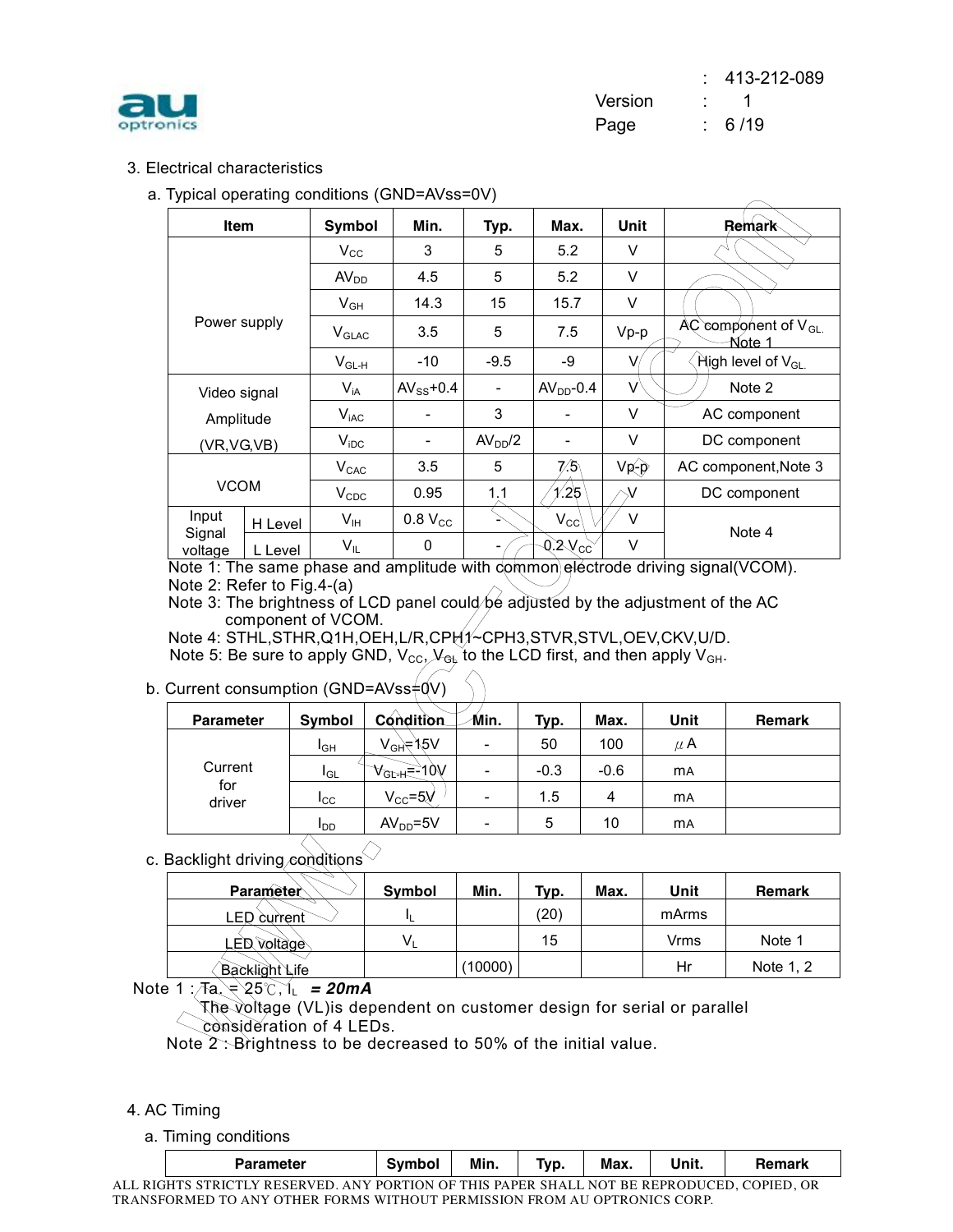: 413-212-089



| <b>Rising time</b>                 | $t_r$                                 | $\overline{\phantom{0}}$ | $\frac{1}{2}$                | 10                           | ns                                     | Note 1      |
|------------------------------------|---------------------------------------|--------------------------|------------------------------|------------------------------|----------------------------------------|-------------|
| <b>Falling time</b>                | $t_{\rm f}$                           |                          | $\overline{\phantom{a}}$     | 10                           | ns                                     | Note 1      |
| High and low level pulse width     | $t_{\text{CPH}}$                      | 299                      | 308                          | 319                          | ns                                     |             |
| CPH pulse duty                     | $t_{CWH}$                             | 40                       | 50                           | 60                           | $\%$                                   | CRH1.~CPH3  |
| CPH pulse delay                    | $t_{C12}$<br>$t_{C23}$<br>$t_{C31}$   | 70                       | $t_{CPH}/3$                  | $t_{CPH}$ /2                 | ns                                     | ©Pੇ∺∖?∼CPH3 |
| STH setup time                     | $t_{\texttt{SUH}}$                    | 35                       | $\qquad \qquad \blacksquare$ | $\overline{\phantom{a}}$     | ns                                     | STHR, STHL  |
| STH hold time                      | $t_{\text{HDH}}$                      | 35                       | $\overline{\phantom{a}}$     | $\qquad \qquad \blacksquare$ | ns                                     | STHR, STHL  |
| STH pulse width                    | $t_{\scriptscriptstyle\text{STH}}$    |                          | 1                            |                              | $t_{CP}$                               | STHR, STHL  |
| STH period                         | $t_{H}$                               | 61.5                     | 63.5                         | 65.5                         | ЦS                                     | STHR, STHL  |
| OEH pulse width                    | t <sub>OEH</sub>                      | $\overline{\phantom{a}}$ | 3                            |                              | $t_{\text{CPH}}$                       | <b>OEH</b>  |
| Sample and hold disable time       | $t_{\text{DIS1}}$                     | $\overline{\phantom{a}}$ | 28                           |                              | $t_{\scriptscriptstyle{\mathrm{CPH}}}$ |             |
| OEV pulse width                    | $t_{OEV}$                             |                          | 12                           |                              | $t_{\text{CPH}}$                       | <b>OEV</b>  |
| CKV pulse width                    | $t_{CKV}$                             | 16 <sub>2</sub>          | 48                           | АÒ                           | $t_{\text{CPH}}$                       | <b>CKV</b>  |
| Clean enable time                  | $t_{\text{DIS2}}$                     | $\overline{\phantom{a}}$ | 10                           |                              | $t_{\scriptscriptstyle{\mathrm{CPH}}}$ |             |
| Horizontal display start           | $t_{\scriptstyle\text{SH}}$           | $\overline{a}$           | 0                            |                              | $t_{CPH}/3$                            |             |
| Horizontal display<br>timing range | $t_{DH}$                              |                          | 480                          |                              | $t_{CPH}/3$                            |             |
| STV setup time                     | $t_{\text{SUV}}$                      | 400                      | $\overline{a}$               |                              | ns                                     | STVL, STVR  |
| STV hold time                      | $t_{HDV}$                             | 400                      | $\overline{\phantom{0}}$     |                              | ns                                     | STVL, STVR  |
| STV pulse width                    | $t_{STV}$                             |                          |                              | 1                            | $t_H$                                  | STVL, STVR  |
| Horizontal lines per field         | t√                                    | 256                      | 262                          | 268                          | $t_H$                                  | Note 2      |
| Vertical display start             | $\mathfrak{t}_{\mathsf{S}\mathsf{V}}$ |                          | 3                            |                              | $t_{H}$                                |             |
| Vertical display timing range      | $y_0$                                 |                          | 234                          |                              | $t_H$                                  |             |
| VCOM rising time                   | t <sub>re</sub> d <sub>M</sub>        | $\overline{2}$           | $\overline{\phantom{0}}$     | 3                            | $\mu$ S                                |             |
| VCOM falling time                  | $t_{fCOM}$                            | $\overline{2}$           | $\overline{\phantom{a}}$     | 3                            | $\mu$ S                                |             |
| VCOM delay time                    | $t_{DCOM}$                            | $\overline{\phantom{0}}$ | $\overline{\phantom{0}}$     | 3                            | $\mu$ S                                |             |
| RGB delay time                     | t <sub>DRGB</sub>                     | $\overline{\phantom{0}}$ | -                            | 1                            | $\mu$ S                                |             |

Note 1: For all of the logic signals.

CGB delay time<br>
ote 1: For all of the logic sig<br>
lote 2: Please don't use odd<br>
simultaneously.<br>
ming diagram<br>
lease refer to the attached d Note 2: Please don't use odd horizontal lines to drive LCD panel for both odd and even fields simultaneously.

b. Timing diagram

Please refer to the attached drawings, from Fig.2 to Fig.6.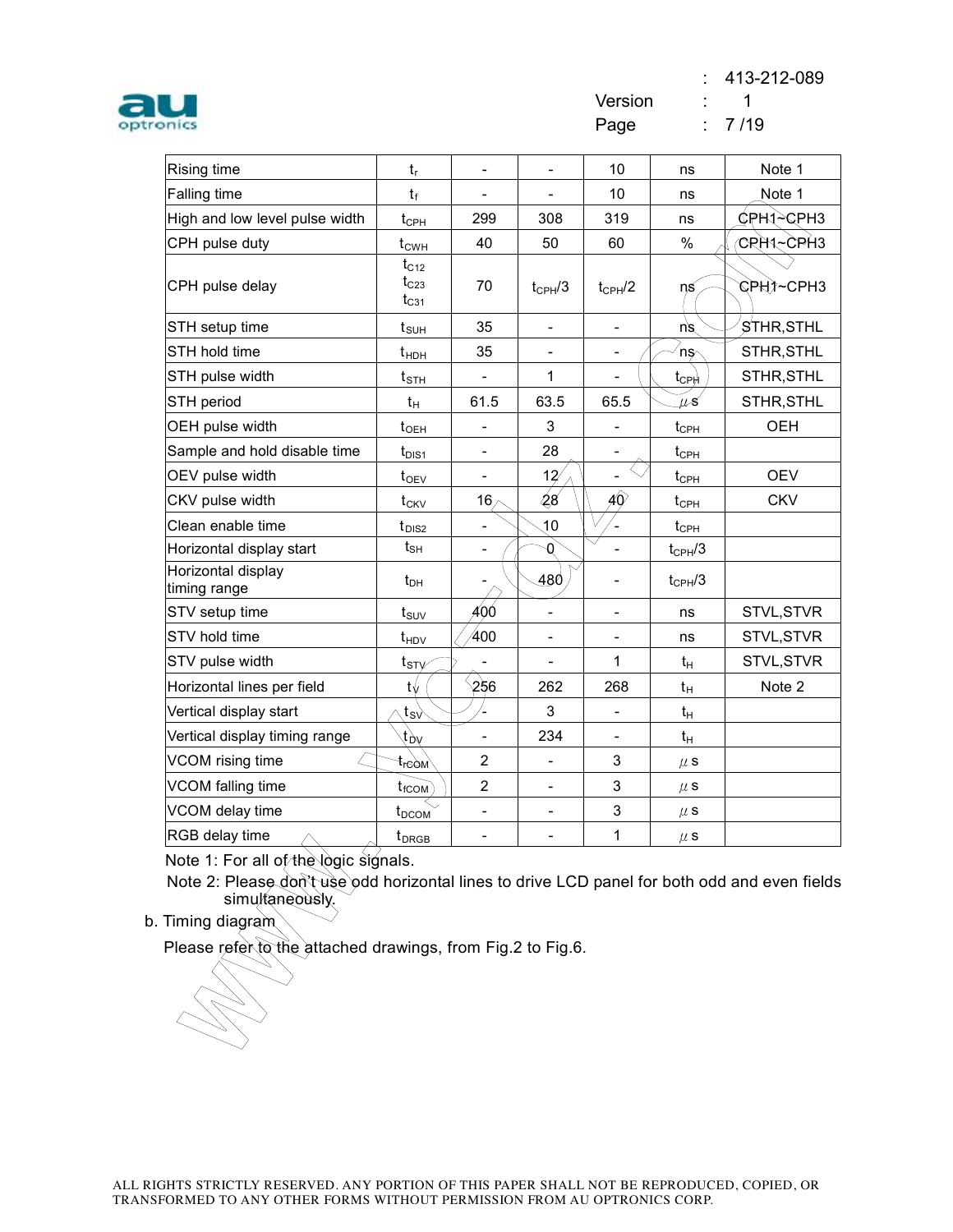

# **C. Optical specification (Note 1,Note 2, Note 3 )**

| <b>Item</b>        |               | <b>Symbol</b> | <b>Condition</b>              | Min.                     | Typ.           | Max.                         | Unit | Remark    |
|--------------------|---------------|---------------|-------------------------------|--------------------------|----------------|------------------------------|------|-----------|
|                    | <b>Rise</b>   | Tr            |                               | $\overline{\phantom{a}}$ | 20             | 30                           | ms   |           |
| Response time      | Fall          | Τf            | $\theta = 0^{\circ}$          | $\overline{\phantom{a}}$ | 30             | 40                           | ms   | Note 4, 6 |
| Contrast ratio     |               | <b>CR</b>     | At optimized<br>viewing angle | 100                      | 150            |                              |      | Note 5, 6 |
|                    | Top           |               |                               | 10                       | $\overline{a}$ | $\overline{\phantom{0}}$     |      |           |
| Viewing angle      | <b>Bottom</b> |               | $CR \ge 10$                   | 30                       | -              | $\overline{\phantom{a}}$     | dég. | Note 6, 7 |
|                    | Left          |               |                               | 45                       | -              |                              |      |           |
|                    | Right         |               |                               | 45                       | -              |                              |      |           |
| <b>Brightness</b>  |               | $Y_L$         | $\theta = 0^{\circ}$          | 200                      | 25,Q           | $\left\langle \right\rangle$ | nit  | Note 8    |
| White chromaticity |               | X             |                               | 0.26                     | 0.31           | ∕0.36                        |      | Note 8    |
|                    |               | у             | $\theta = 0^{\circ}$          | 0.3                      | 0.35           | 0.4                          |      |           |

Note 1. Ambient temperature =25℃. and lamp current  $I_L = 2.7$ mArms.

Note 2. To be measured in the dark room.

Note 3. To be measured at the center area of panel with a viewing cone of 1°by Topcon luminance meter BM-7, after 10 minutes operation.

Note 4. Definition of response time:

 $\theta = 0$ <br>  $\theta = 0$ <br>  $\sqrt{26}$ <br>  $\sqrt{6.31}$ <br>  $\sqrt{6.36}$ <br>  $\sqrt{6.36}$ <br>  $\sqrt{6.36}$ <br>  $\sqrt{6.36}$ <br>  $\sqrt{6.36}$ <br>  $\sqrt{6.36}$ <br>  $\sqrt{6.36}$ <br>  $\sqrt{6.36}$ <br>  $\sqrt{6.36}$ <br>  $\sqrt{6.36}$ <br>  $\sqrt{6.36}$ <br>  $\sqrt{6.36}$ <br>  $\sqrt{6.36}$ <br>  $\sqrt{6.36}$ <br>  $\sqrt{6.36}$ <br> The output signals of photodetector are measured when the input signals are changed from "black" to "white"(falling time) and from "white" to "black"(rising time), respectively. The response time is defined as the time interval between the 10% and 90% of amplitudes. Refer to figure as below.

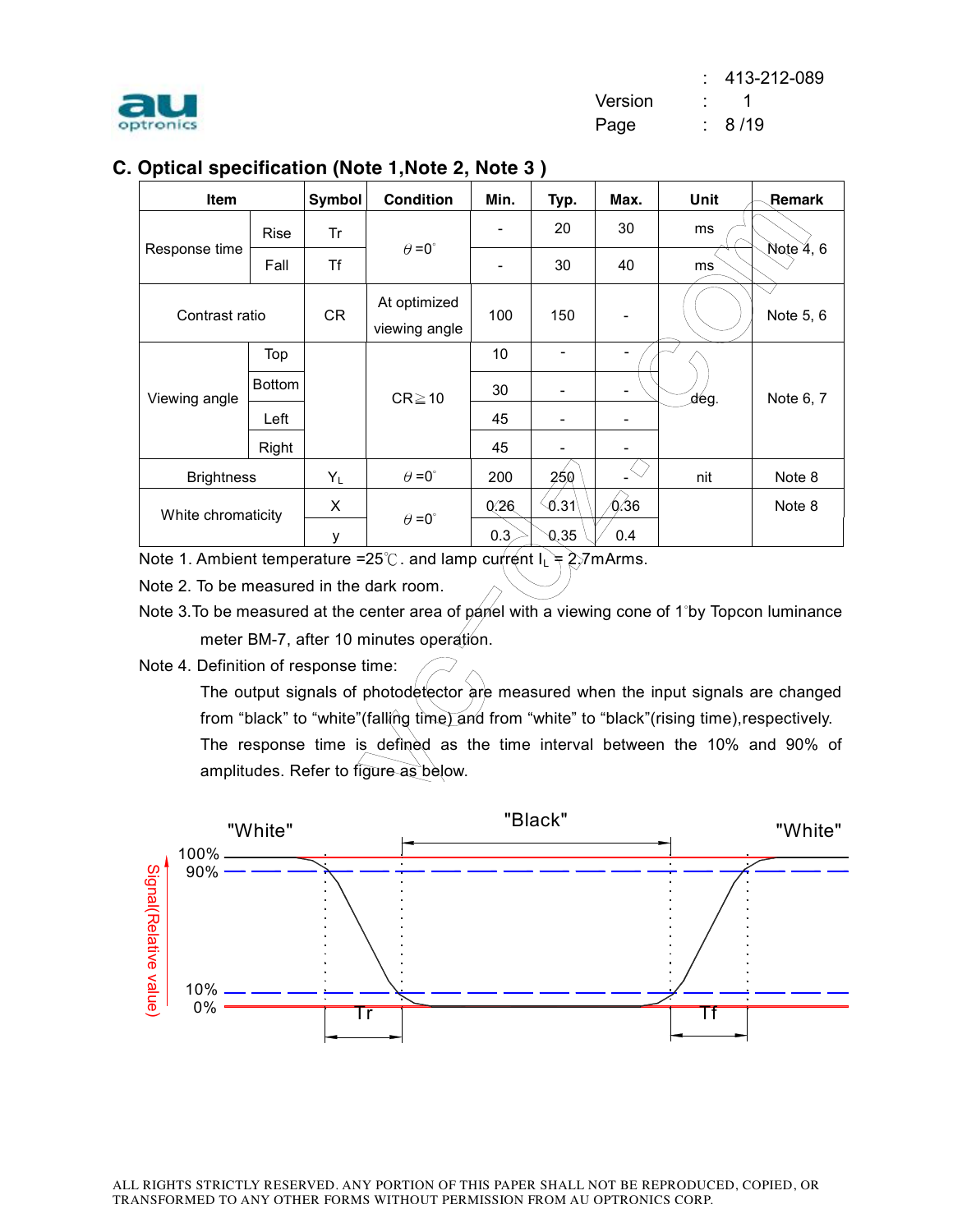

 $\frac{1}{\sqrt{1-\frac{1}{\sqrt{1-\frac{1}{\sqrt{1-\frac{1}{\sqrt{1-\frac{1}{\sqrt{1-\frac{1}{\sqrt{1-\frac{1}{\sqrt{1-\frac{1}{\sqrt{1-\frac{1}{\sqrt{1-\frac{1}{\sqrt{1-\frac{1}{\sqrt{1-\frac{1}{\sqrt{1-\frac{1}{\sqrt{1-\frac{1}{\sqrt{1-\frac{1}{\sqrt{1-\frac{1}{\sqrt{1-\frac{1}{\sqrt{1-\frac{1}{\sqrt{1-\frac{1}{\sqrt{1-\frac{1}{\sqrt{1-\frac{1}{\sqrt{1-\frac{1}{\sqrt{1-\frac{1}{\sqrt{1-\frac{1}{\sqrt{1-\frac{1$ yc-dz.  $\frac{a \cdot \text{at "White" state}}{\text{at "Black" state}}$ Note 5. Definition of contrast ratio: Contrast ratio is calculated with the following formula. Contrast ratio (CR)= Note 6. White Vi= $V_{150}$  + 1.5V Black Vi= $V_{i50} \pm 2.0V$ "±" means that the analog input signal swings in phase with COM signal. " $\overline{+}$ " means that the analog input signal swings out of phase with COM signal.  $V_{150}$ : The analog input voltage when transmission is 50% The 100% transmission is defined as the transmission of  $\angle$ CD panel when all the input terminals of module are electrically opened. Note 7. Definition of viewing angle: Refer to figure as below.  $\overline{\theta}$ Photodetector output when LCD is at "White" state Photodetector output when LCD is at "Black" state

Note 8. Measured at the center area of the panel when all the input terminals of LCD panel are electrically opened.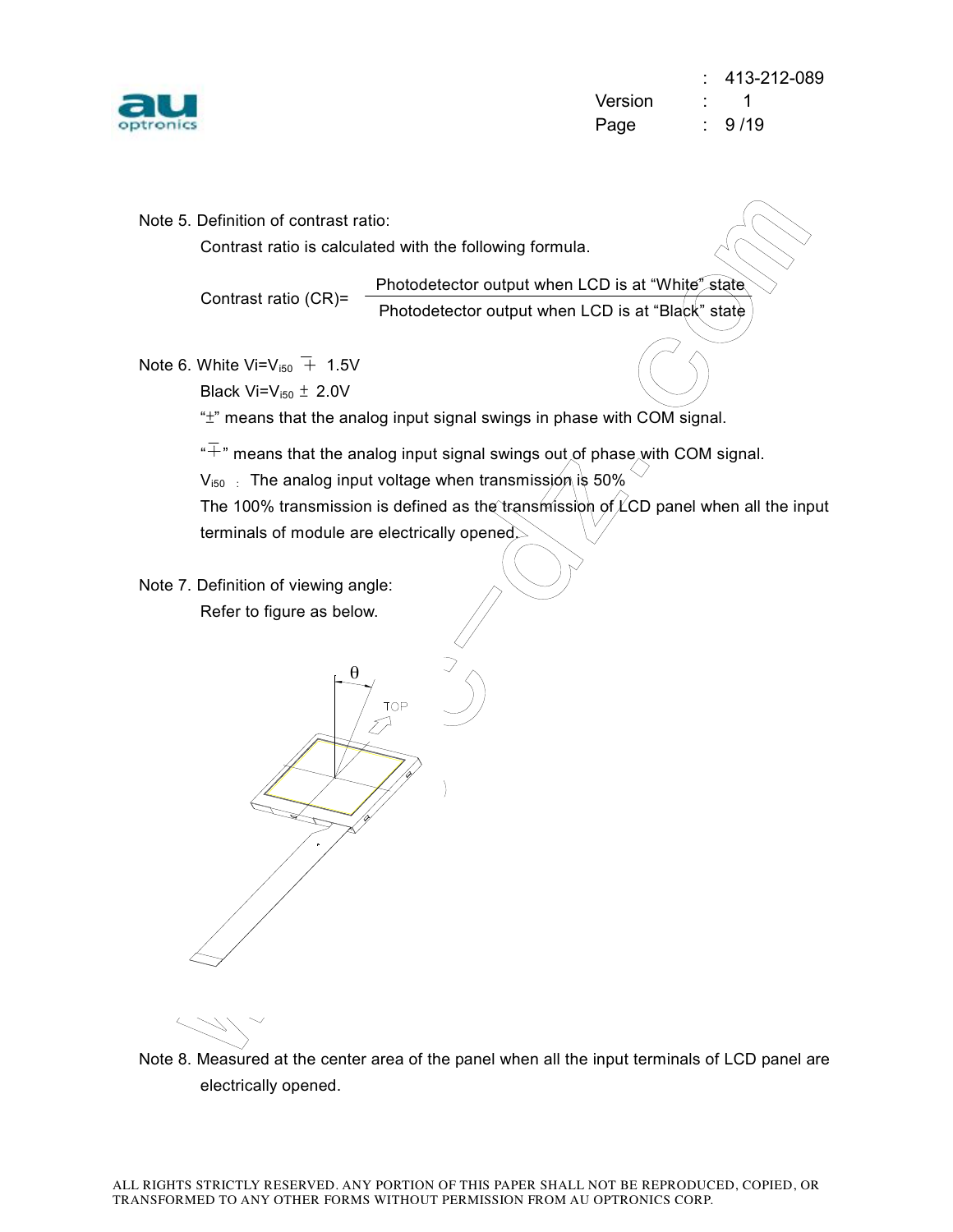

 : 413-212-089 Version : 1 Page : 10 /19

# **D. Reliability test items:**

|                | הכווסטווונץ נכגל ונכוווג.          |                                                                                                                                                          |                                     |
|----------------|------------------------------------|----------------------------------------------------------------------------------------------------------------------------------------------------------|-------------------------------------|
| No.            | <b>Test items</b>                  | <b>Conditions</b>                                                                                                                                        | Remark                              |
| 1              | High temperature storage           | Ta= 80℃<br>240H                                                                                                                                          |                                     |
| $\overline{2}$ | Low temperature storage            | Ta= -25℃<br>240H                                                                                                                                         |                                     |
| 3              | High temperature operation         | Ta= 60℃<br>240H                                                                                                                                          |                                     |
| 4              | Low temperature operation          | Ta= 0 $^{\circ}$ C<br>240H                                                                                                                               |                                     |
| 5              | High temperature and high humidity | 240H<br>Ta= 60℃. 95% RH                                                                                                                                  | Operation                           |
| 6              | Heat shock                         | -25℃~80℃/50 cycle 2H/cycle`                                                                                                                              | Non-operation                       |
| $\overline{7}$ | Electrostatic discharge            | $\pm 200V, 200pF(0 \Omega)$ , once for each terminal                                                                                                     | Non-operation                       |
| 8              | Vibration                          | : $10 - 55$ Hz<br>Frequency range<br><b>Stoke</b><br>$1.5$ mm<br>10∼55Hz~10Hz<br>Sweep<br>2 hours for each direction of X, Y, Z<br>(6 hours for tota∖) ∈ | JIS C7021,<br>$A-10$<br>condition A |
| 9              | Mechanical shock                   | 100G $\sim$ 6ms, $\pm$ X, $\pm$ Y, $\pm$ Z<br>3 times for each direction                                                                                 | JIS C7021,<br>A-7<br>condition C    |
| 10             | Vibration (with carton)            | Random vibration:<br>$0.015G^2$ /Hz from 5~200Hz<br>-6dB/Octave from 200~500Hz                                                                           | IEC 68-34                           |
| 11             | Drop (with carton)                 | Height: 80cm<br>1 corner, 3 edges, 6 surfaces                                                                                                            |                                     |
|                | Note: Ta: Ambient temperature.     |                                                                                                                                                          |                                     |

w. Williams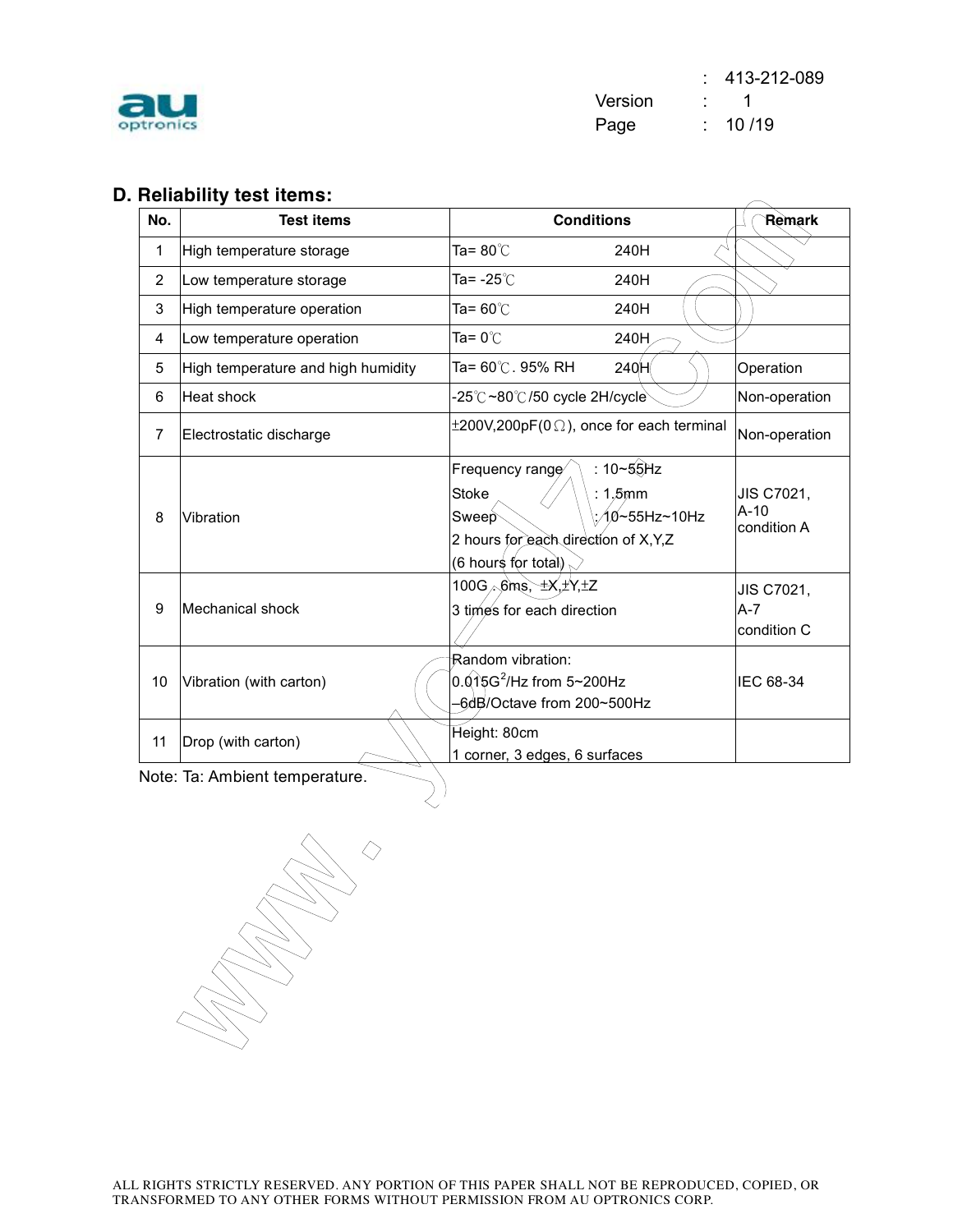

**E.Packing form** 

|           |         | $: 413-212-089$    |
|-----------|---------|--------------------|
| au        | Version | $\sim$ 1           |
| optronics | Page    | $\therefore$ 11/19 |

# com  $\widehat{\mathbb{U}}$ yc-dz. www. **TOPCS** A STRATUM DF A STRATUM DF **Jax**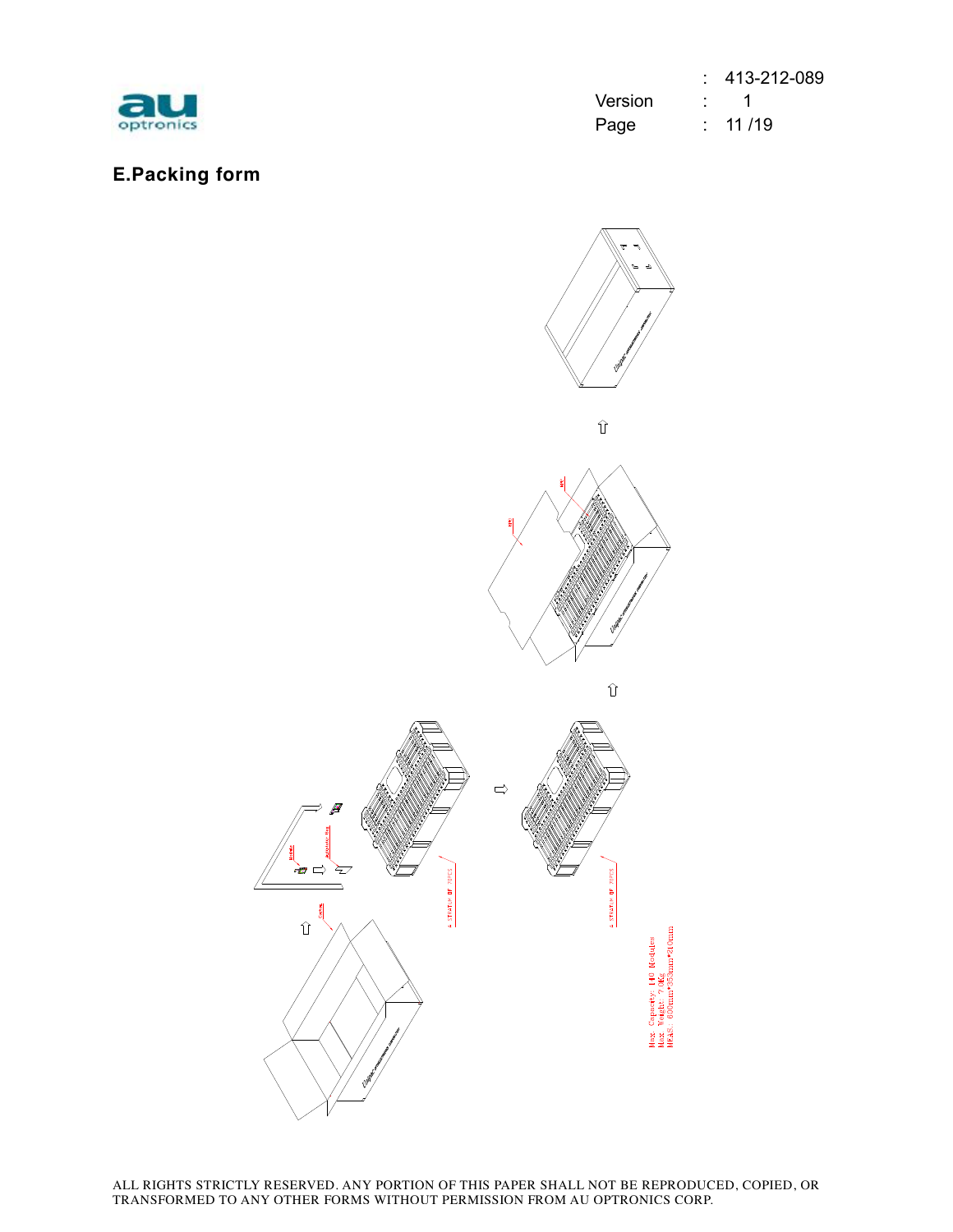| optronics |  |
|-----------|--|

|           |         | $: 413-212-089$    |
|-----------|---------|--------------------|
| au        | Version | $\sim$ 1           |
| optronics | Page    | $\therefore$ 12/19 |

0











ALL RIGHTS STRICTLY RESERVED. ANY PORTION OF THIS PAPER SHALL NOT BE REPRODUCED, COPIED, OR TRANSFORMED TO ANY OTHER FORMS WITHOUT PERMISSION FROM AU OPTRONICS CORP.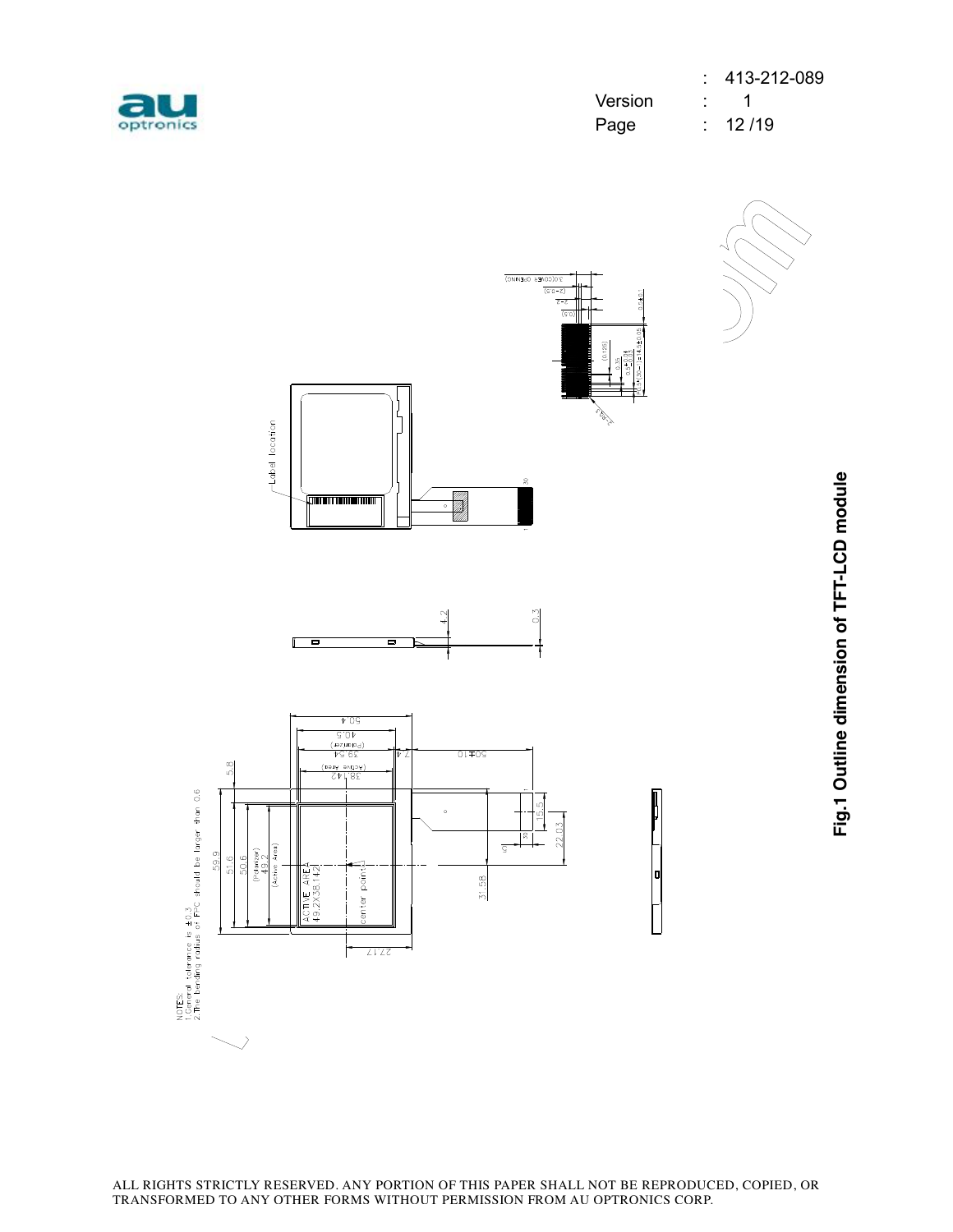

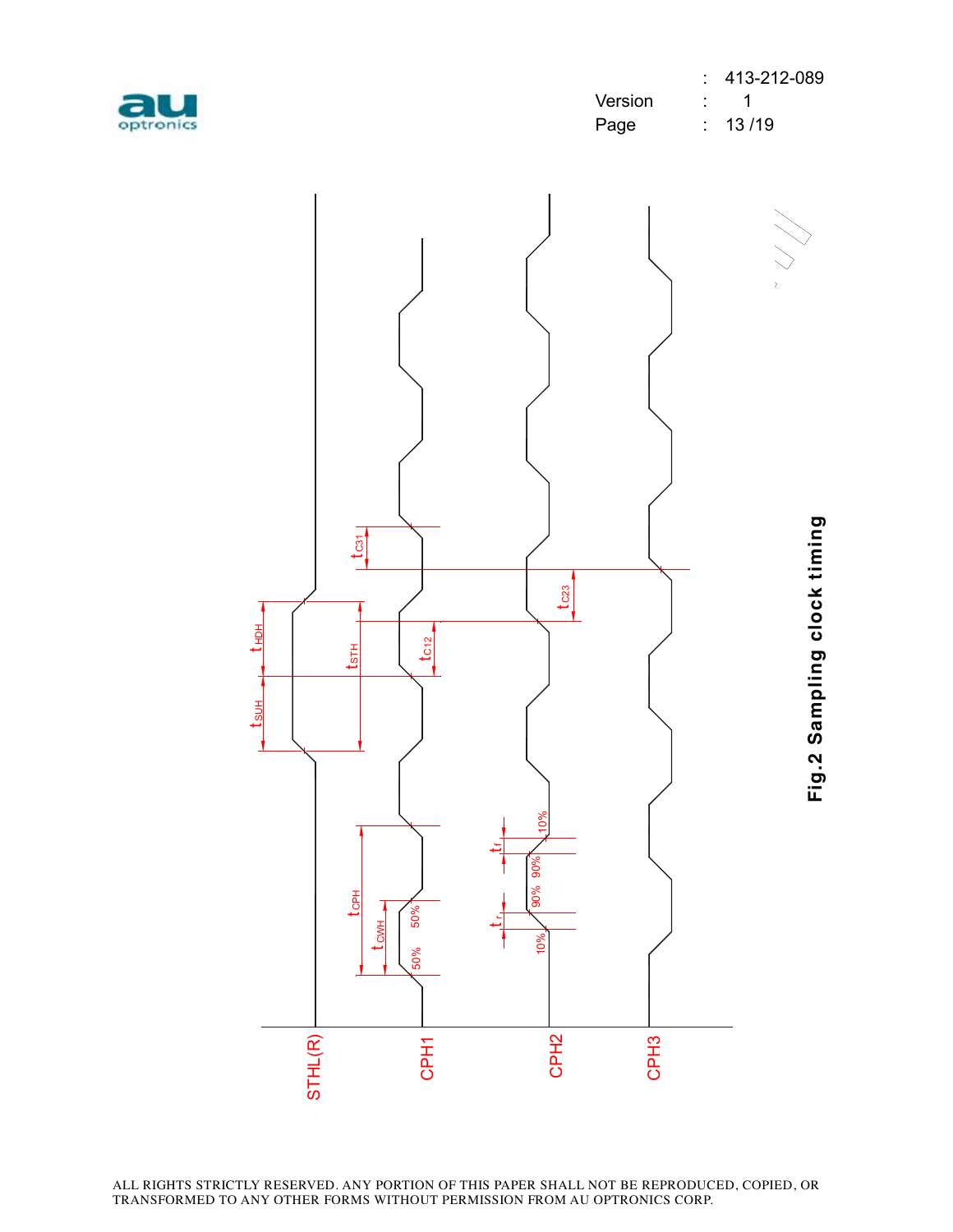

|           |         | $: 413-212-089$    |
|-----------|---------|--------------------|
| au        | Version | $\sim$ 1           |
| optronics | Page    | $\therefore$ 14/19 |

com



**Fig.3 H oriz o ntal dis pla y timin g ra n g e**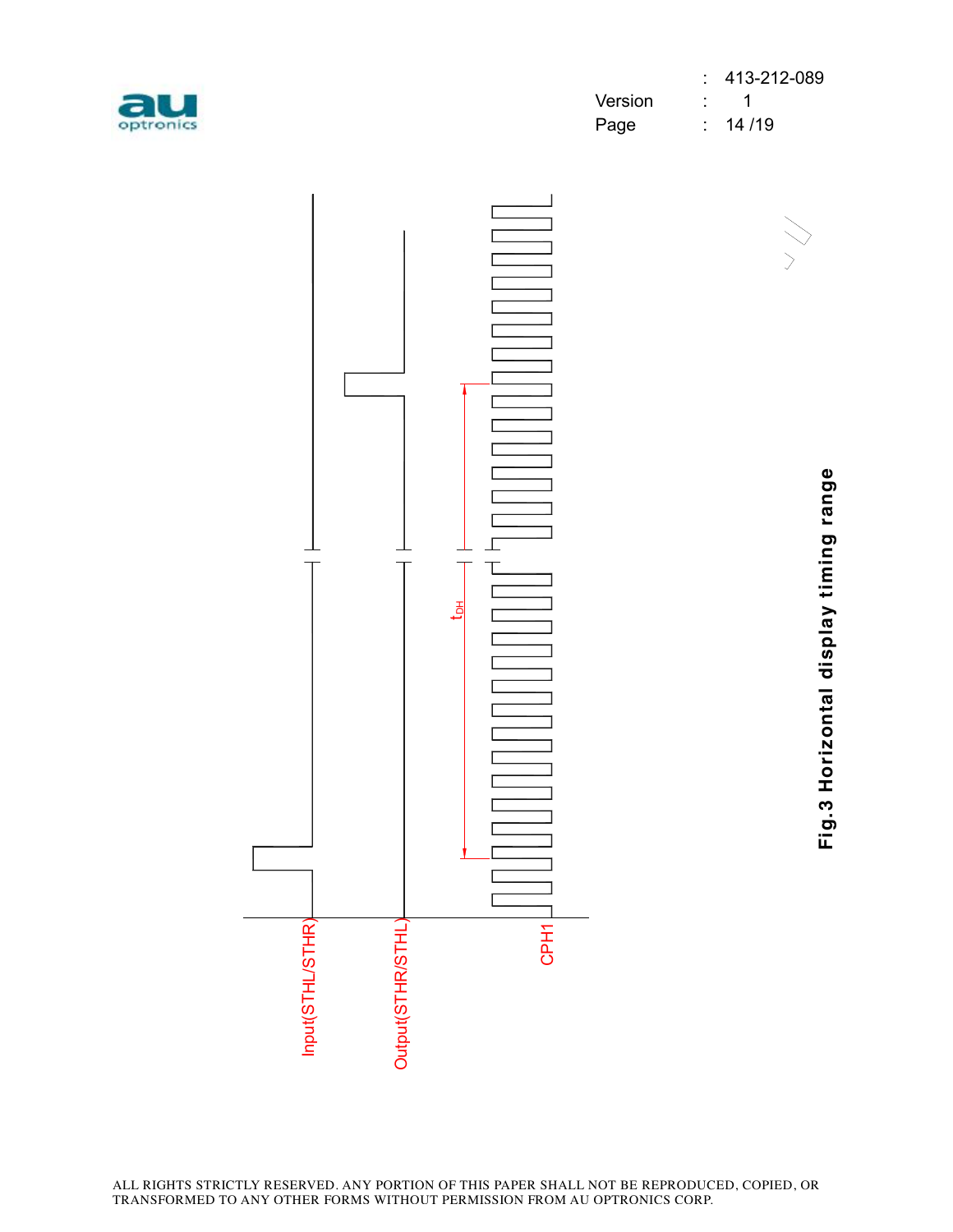

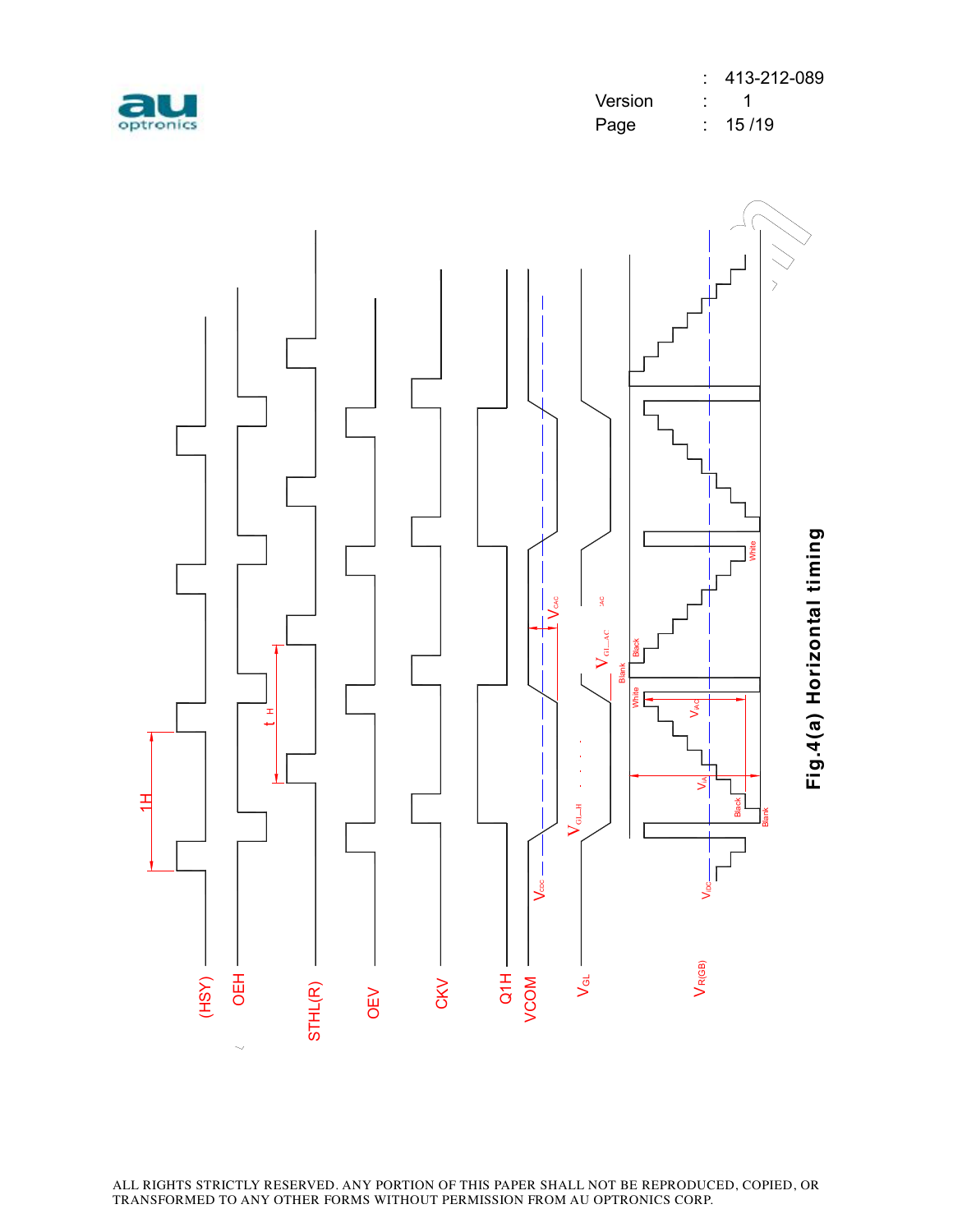

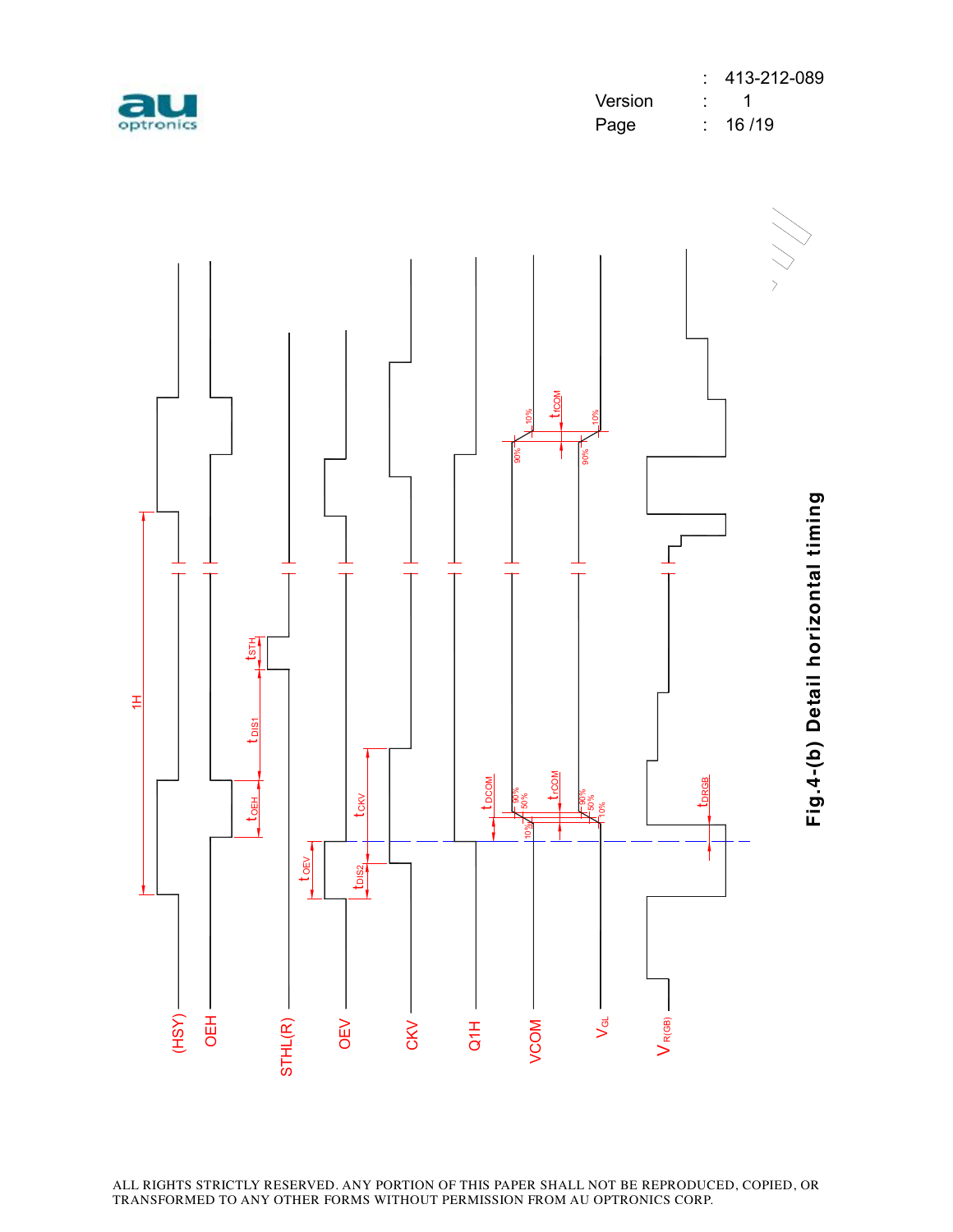

|           |         | $: 413-212-089$ |
|-----------|---------|-----------------|
| au        | Version | $\therefore$ 1  |
| optronics | Page    | $\div$ 17/19    |

r<br>N



**Fig.5 V ertic al s hift clo c k timin**

**g**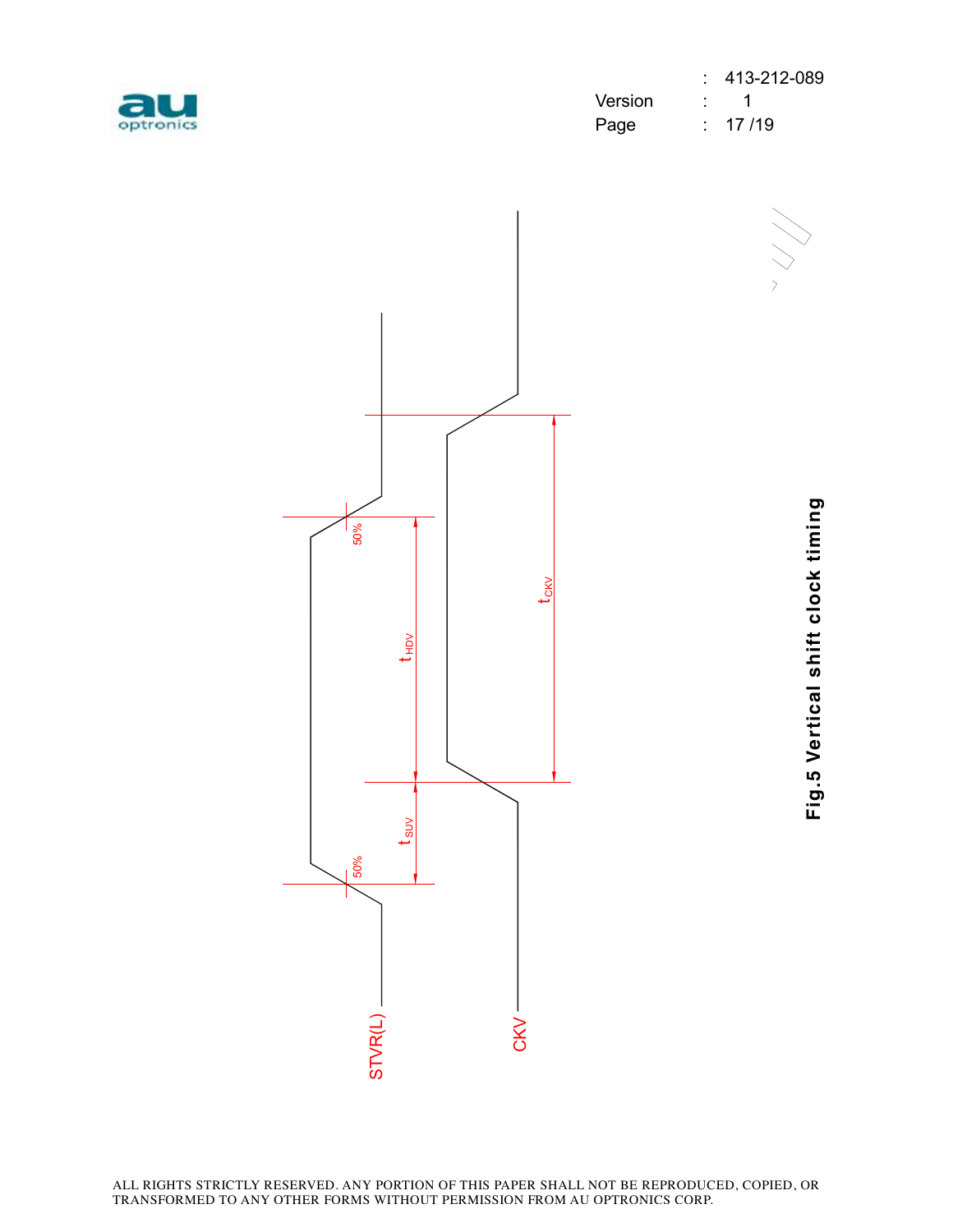



ALL RIGHTS STRICTLY RESERVED. ANY PORTION OF THIS PAPER SHALL NOT BE REPRODUCED, COPIED, OR TRANSFORMED TO ANY OTHER FORMS WITHOUT PERMISSION FROM AU OPTRONICS CORP.